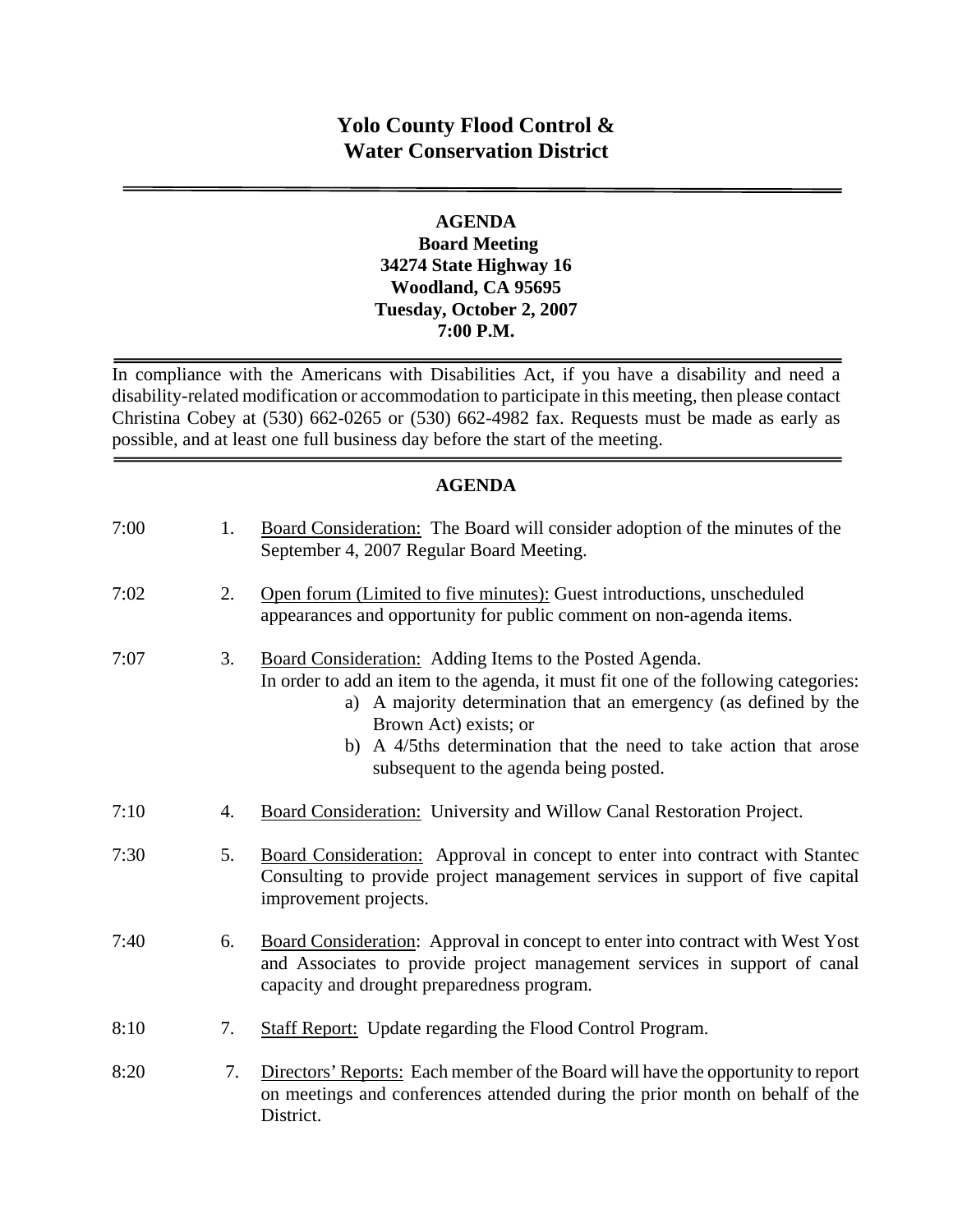| 8:25 | 8.  | Attorney's Report: The District's attorney will report on current legal and<br>legislative activities.                                                                                                                                                                |
|------|-----|-----------------------------------------------------------------------------------------------------------------------------------------------------------------------------------------------------------------------------------------------------------------------|
| 8:30 | 9.  | General Manager's Report: The Board will receive a report from the General<br>Manager or designated representatives regarding current general activities<br>and projects of the District.<br>a) General Activities<br>b) Operations, Maintenance and Water Conditions |
| 8:45 | 10. | <b>General Discussion:</b> Opportunity for Board members to ask questions for<br>clarification, provide information to staff, request staff to report back on a<br>matter, or direct staff to place a matter on a subsequent agenda.                                  |
| 8:55 | 11. | <b>Board Consideration:</b> The Board will consider the approval and the payments of<br>bills.                                                                                                                                                                        |
| 9:00 | 12. | Closed Session:<br>Conference with Legal Counsel Under:<br>a) Brown Act Section 54956.9 Carman vs. YCFC&WCD and<br>Watson vs. YCFC&WCD                                                                                                                                |
| 9:14 | 13. | <b>Closed Session Report</b>                                                                                                                                                                                                                                          |
| 9:15 | 14. | <u>Adjourn</u>                                                                                                                                                                                                                                                        |

The public may address the Board concerning an agenda item either before or during the Board's consideration of that agenda item. Public comment on items within the Board's jurisdiction is welcome, subject to reasonable time limits for each speaker. Upon request, agenda items may be moved up to accommodate those in attendance wishing to address that item. Times listed for consideration of agenda items are approximate only. The Board may consider any agenda item at any time during the Board meeting.

I declare that the foregoing agenda was posted at the office of the Yolo County Flood Control and Water Conservation District, 34274 State Highway 16, Woodland, CA on September 28, 2007.

By: \_\_\_\_\_\_\_\_\_\_\_\_\_\_\_\_\_\_\_\_\_\_\_\_\_\_\_\_\_\_\_\_\_\_\_\_\_

Christina Cobey, Administrative Assistant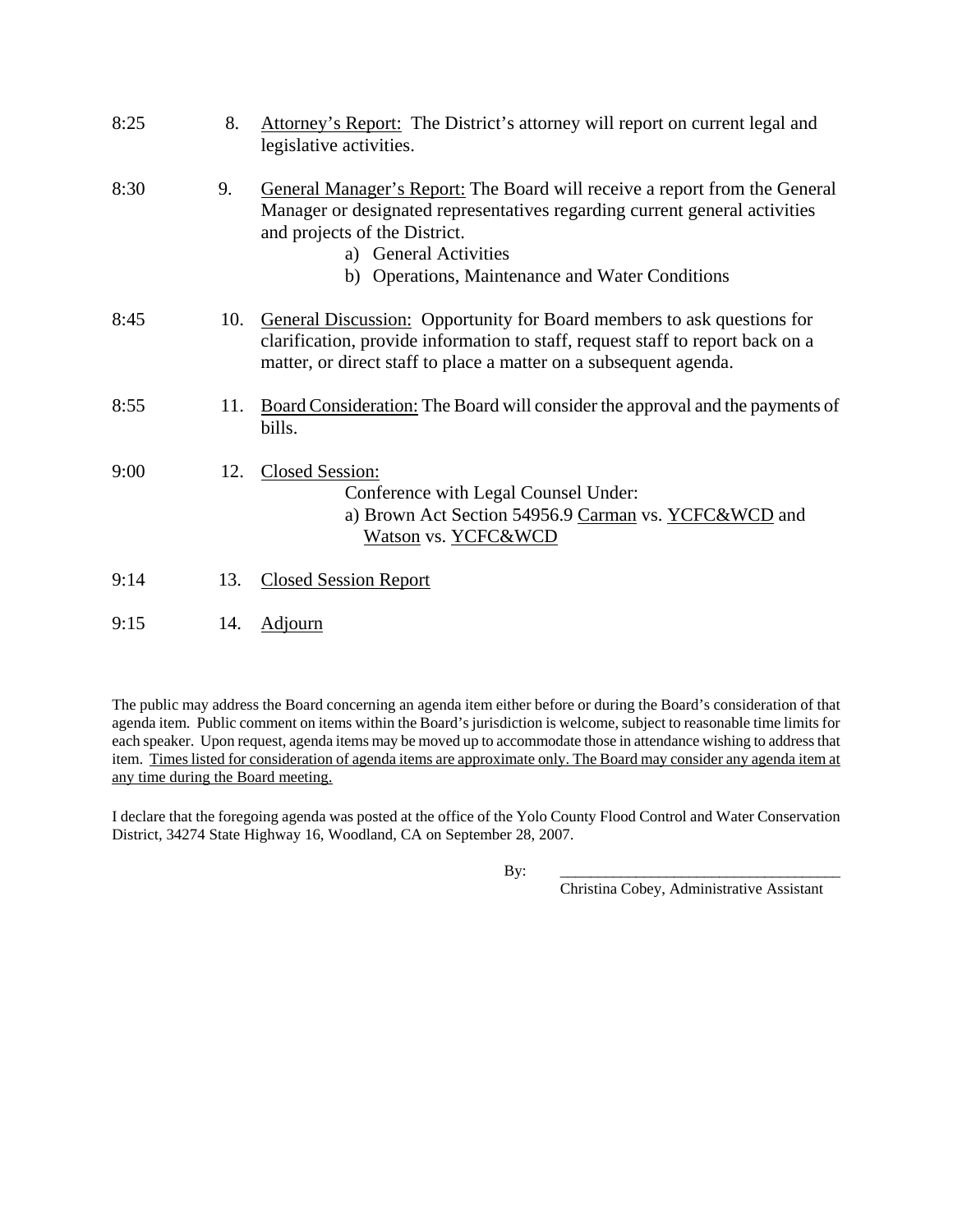

**FLOOD CONTROL & WATER CONSERVATION DISTRICT** 

**BOARD MEETING MINUTES Tuesday, October 2, 2007, 7:00 PM**

**YCFCWCD Offices 34274 State Highway 16 Woodland, CA 95695** 

The regular meeting of the Board of Directors of the Yolo County Flood Control and Water Conservation District (District) was held at 7:00 p.m. on October 2, 2007, at its regular place of business, 34274 State Highway 16, Woodland, California. Chair Scheuring convened the meeting. In attendance were:

District Board David Scheuring, Chair Erik Vink, Vice Chair Ann Brice, Director Bruce Rominger, Director Ron Tadlock, Director

District Staff and Consultants Tim O'Halloran, General Manager Fran Borcalli, Flood Management Program Manager Margaret Kralovec, Writer/Editor Jen Reed, Project Manager Paul Bartkiewicz, Legal Counsel Monique deBarruel, West Yost Associates

Members of the Public Duane Chamberlain, Yolo County Board of Supervisors Dave Pratt Don Rominger, Retired Director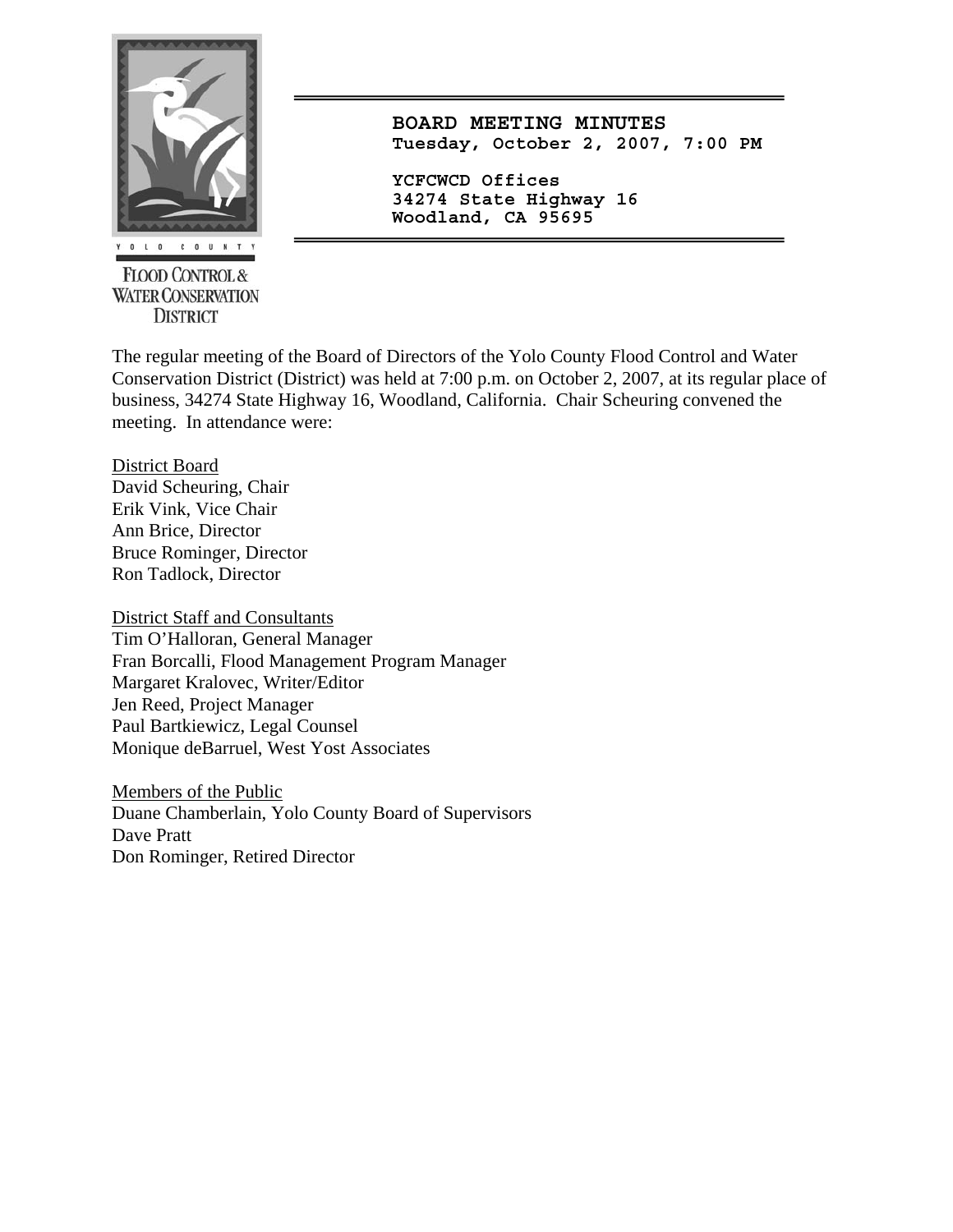### **1. BOARD CONSIDERATION: Approval of Minutes**

**7.36 M/S/C** approved the minutes of the Regular September 4, 2007, Board Meeting as amended.

### **2. OPEN FORUM**

General Manager O'Halloran introduced the Board to Monique deBarruel from West Yost Associates who is working on the District's canal capacity and conjunctive use project.

Retired Director Don Rominger raised concerns regarding inconsistent water flows past the Frederick Flume, and weed control. O'Halloran indicated that a problem that arose at Frederick Flume three weeks ago has been temporarily fixed. He noted that the District has been running a strong weed control program, and would look into the weed situation at the Rominger property.

Yolo County Board Supervisor Duane Chamberlain asked about a higher than expected Cache Creek flow last Sunday. O'Halloran reported that there had been a miscommunication with the damtender that had created an extra 40 cfs release the previous week for three days.

#### **3. BOARD CONSIDERATION: Adding Items to the Posted Agenda**

No added items.

## **4. BOARD CONSIDERATION: University and Willow Canal Restoration Project**

General Manager O'Halloran briefly reviewed recent erosion and canal breaks where the University Canal passes too close to the Putah Creek streambed. An option to abandon the canal is undesirable, given the importance of the entire canal system to the region in general, and to the impacted farmers in particular. In discussions with UC Davis, Glide Ranch, and the District, a solution to move approximately 1.75 miles of canal farther away from Putah Creek provides a long-term fix for the problem, as well as an opportunity for streambank enhancement. UC Davis has agreed to sign over a quit claim on the subject property to the District in order for the work to proceed.

O'Halloran proposed that the project be performed as soon as possible to avoid the rainy season. The costs, while not finalized, are estimated to total around \$100,000, with \$30,000 to be covered by the Glide Foundation leaving an approximate District balance of \$70,000. Higher cost projections in earlier discussions were revised downward to reflect involvement of District staff and the possible elimination of power line and check structure moves. Final figures and due diligence preparations will provide a more exact cost as well as specifications for the project. For reasons of expediency and scale, O'Halloran recommends working with Diamond D General Engineering who is prepared to proceed on the project. O'Halloran asked either for a committee to review the final project specs and bid, or authority from the Board to proceed with project.

The Board discussed the potential cost benefits of competitive bidding. O'Halloran noted that while he agrees there is benefit to seeking multiple bids on projects, in this case, the cost in staff time to shop the project to multiple companies would likely not result in a financial advantage to the District over the Diamond D General Engineering bid, and would delay the start of the project, possibly to a point where it might no longer be feasible to complete before the rainy season.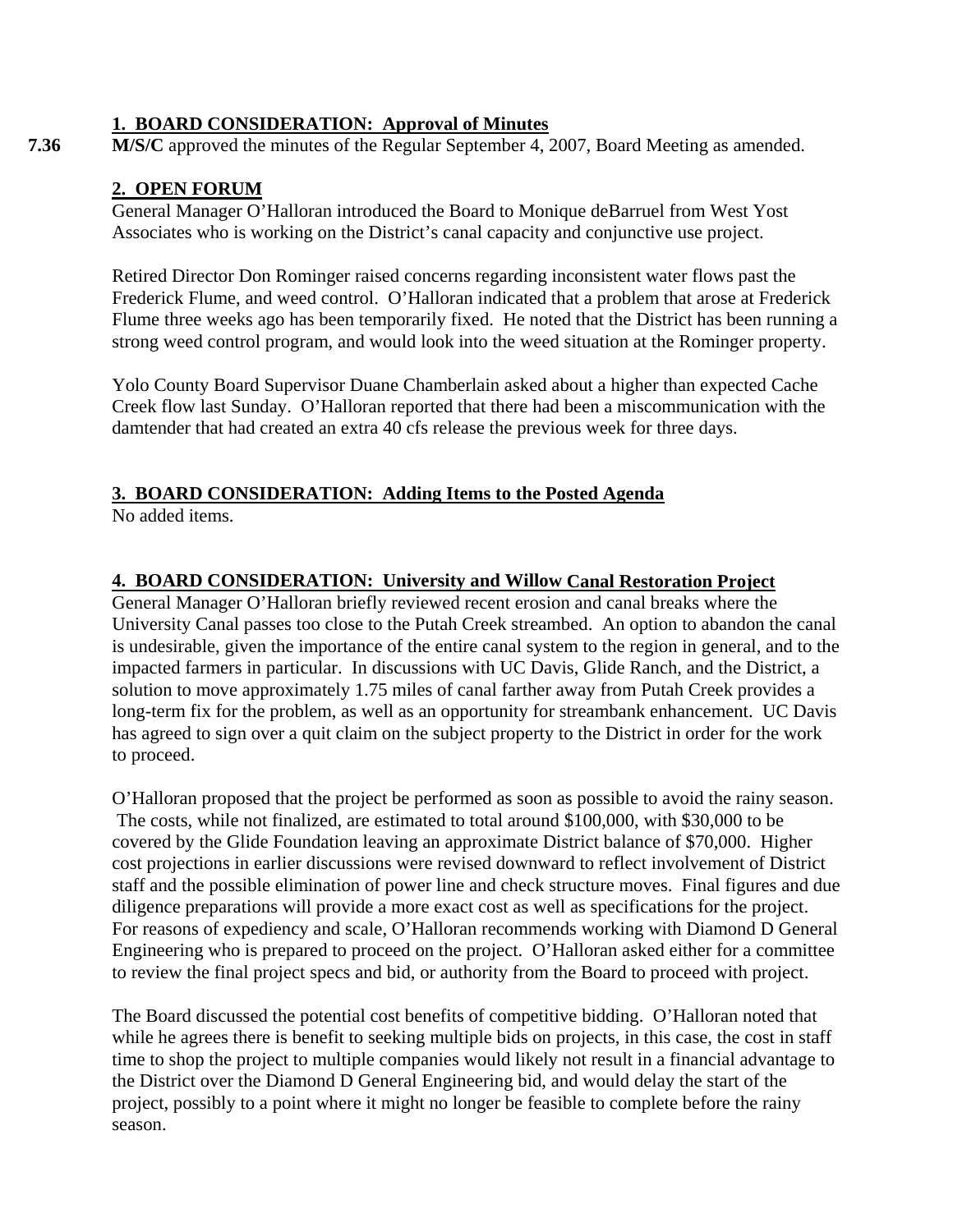**7.37 M/S/C** referral of project proposal to the Canal Infrastructure Subcommittee, giving them authority to review the project details and quit claim process, and to vote on the proposal on behalf of the Board.

## **5. BOARD CONSIDERATION: Stantec Project Management Services**

General Manager O'Halloran presented a proposal to have Stantec outline steps and provide a scope of work for five capital improvement projects: 1) the Capay Dam Rehabilitation, 2) the Moore Siphon Rehabilitation, 3) the Indian Valley Intake Valve Shutoff, 4) the Knight Ranch Reservoir Investigation, and 5) the Hungry Hollow West Adams Canal Modernization. District Engineer Mike Horgan would be the District contact with Stantec. O'Halloran noted that he had been impressed with quality of Stantec's work in the previous year on the Capay Dam assessment, and that the good working relationship between Stantec and the District, and Stantec's familiarity with District operations would make that firm an appropriate choice for preparing the scopes of work.

Stantec has offered a projected cost of up to \$20,000 to develop scopes of work on the five projects. O'Halloran noted that the unique nature of each project would determine the content and specificity of each product, but that overall, these scopes would provide internal guidance for District on how best to proceed on each, rather than the specifications needed to put each project out to bid.

**7.38 M/S/C** authorization to spend up to \$20,000 to secure scopes of work from Stantec on the five District projects as presented.

### **6. BOARD CONSIDERATION: West Yost and Associates Project Management Services**

General Manager O'Halloran reviewed the proposal to provide additional canal capacity through an innovative conjunctive use program that would allow the District to provide an incentive to use groundwater from private wells in the District service area to augment the delivery capacity of the District's canals. Though not yet fully developed, this program might also offer relief during a drought situation, as well as when capacity demand exceeds the system's current limit of 800 cfs. O'Halloran shared that this conjunctive use project would provide a relatively lowcost, need-responsive solution when compared to the alternative of permanently reconstructing canal components to increase capacity for short, intermittent periods of need. O'Halloran requested the Board consider approving an expenditure of up to \$20,000 to contract with West Yost and Associates to provide project management services to assess the model and to assist in managing a pilot project of 10 wells next year. Director Rominger wondered if the District might want to consider scaling the project up to include more than 10 wells if next year's capacity needs remain unmet.

**7.39 M/S/C** authorization to spend up to \$20,000 to contract with West Yost and Associates for project management services on the canal capacity and drought preparedness program.

## **8. STAFF REPORT: Flood Management Program**

Flood Management Director Borcalli reported that the Flood Management Program (floodSAFE Yolo), a partnership of the City of Woodland, Yolo County, and the District, is proceeding carefully and cooperatively in a balance between expediency and thoughtful consideration. The goal of the pilot program is the development of a sustainable program that will have public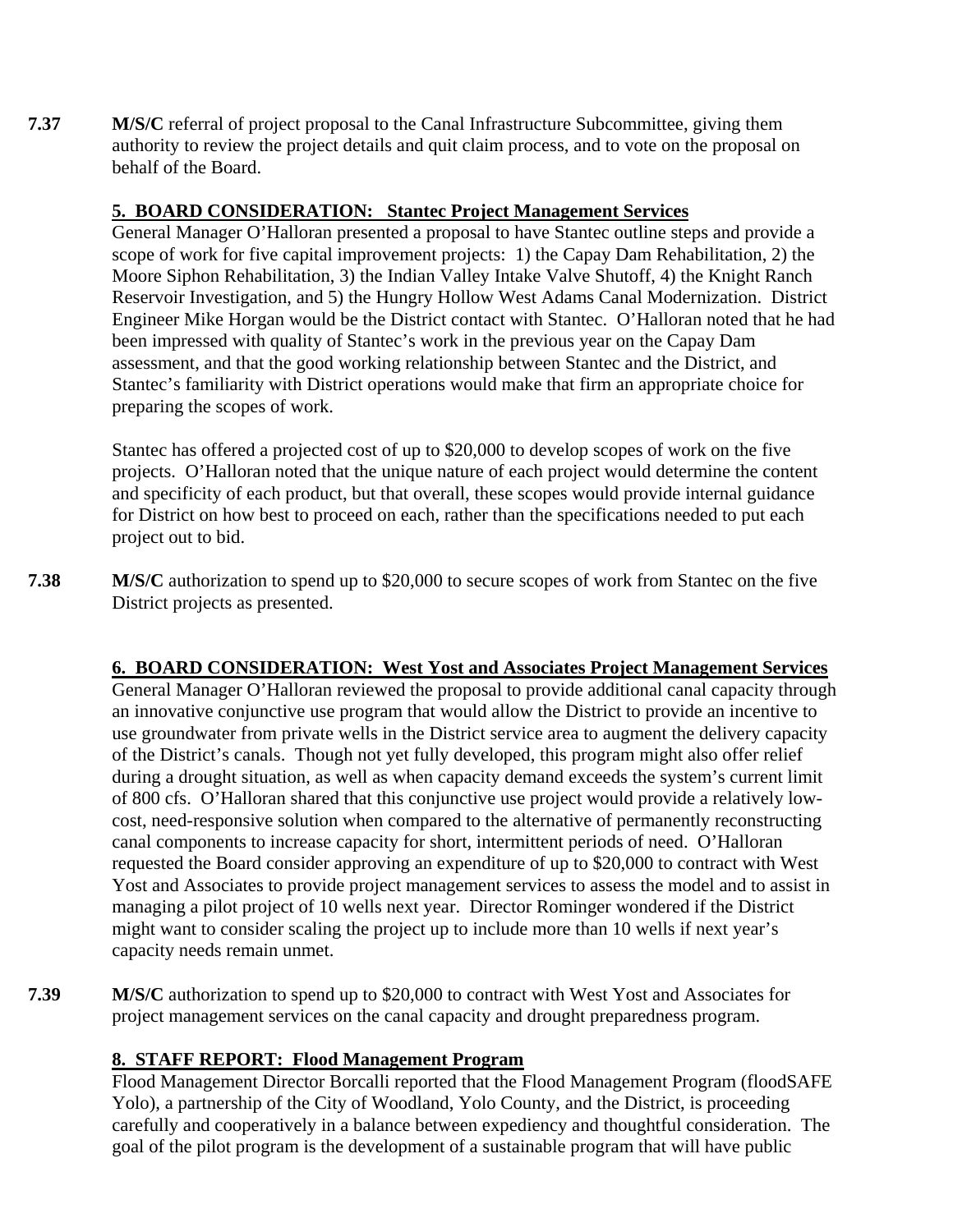support and finances to provide sound flood management in the region into the foreseeable future.

## **9. DIRECTORS' REPORTS**

Director Rominger reported that he and Vice Chair Duane Chamberlain of the Yolo County Board of Supervisors met to update each other on issues that are of shared interest to both the District and Yolo County.

Erik Vink reported that NCWA remains active under the new leadership of Ryan Broddrick, who will come to meet the District Board in the near future.

## **8. ATTORNEY'S REPORT**

District Counsel Bartkiewicz updated the Board on current legal and legislative action related to water management. Several versions of water bond bills related to flood control, water supply, surface storage, and the Delta are under consideration. It is expected that the end result will be one large bond measure, as much as \$10 billion, covering ecosystem restoration, infrastructure improvements, water supply, and other related water issues.

## **9. GENERAL MANAGER'S REPORT:**

#### a. General Activities

General Manager O'Halloran reported Project Manager Reed helped organize the Cache Creek Conservancy's successful Cache Creek Clean-Up event on September 15, 2007 co-sponsored by the District.

O'Halloran also congratulated Water Resources Technician Tim Ireland for his work in connecting Cache Creek Dam by telemetry through a Mt. Konocti link. A grant will fund the installation of an automated gate at Cache Creek Dam that can be remotely controlled.

Water Resources Associate Max Stevenson is still preparing a report on the Capay Valley groundwater supply, as requested by the Board.

Discussion will continue on allocation protocols for water deliveries next year.

The District will report on the District headquarters remodel project at the November Board meeting.

### b. Operations, Maintenance and Water Conditions

Irrigation flows thought to be ending in mid-October could conceivably be extended to later in the month, depending on supply and need. O'Halloran reported that water users had been notified of the possibility of a mid-October irrigation cutoff in a District letter.

### **10. GENERAL DISCUSSION:**

Director Rominger reported on the need to establish a District policy for handling farmer requests on crossings and bridges within the District's service area. Each request, though unique, is difficult to address with an overarching District policy. Former Director Don Rominger recalled that in the past, the District and farmer would have a joint venture to repairs bridges only if the repair benefited the District.